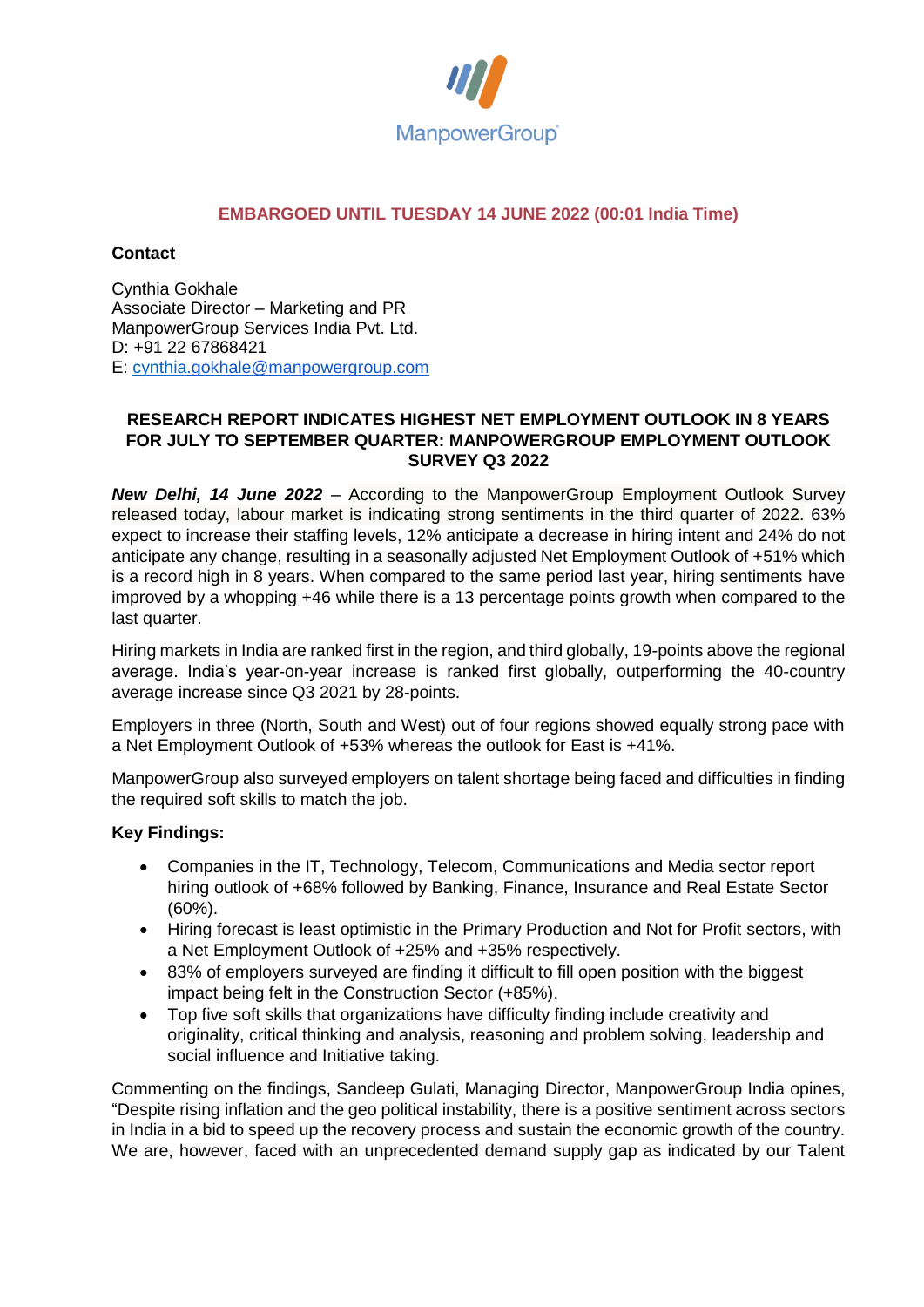

Shortage Survey. Reskilling and upskilling the workforce to mitigate this gap should be the highest priority for employers as well as industry players like us."

Mr. Gulati also added "Growing need for digitization, automation and tech enabled services in our country coupled with demand for Indian IT workforce across the globe will retain the IT and Technology sector on top of the charts in the Indian job market.," commented Mr. Gulati.

### **Hiring Plans by Region**

Employers in all four regions expect to grow payrolls during the first quarter of 2022. The hiring pace is similar in 3 out of 4 regions (North, West and South) where the Net Employment Outlook stands at +53%. Dynamic hiring activity is also forecast for the East where the outlook is recorded at +41%. Hiring prospects strengthen in all four regions when compared with the previous quarter and same time last year.

# **Hiring Plans by Industry**

In the beginning of this year, four new industries were added – Primary Production, IT and Technology, Not For Profit and Restaurants and Hotels. An increase in payrolls is forecast for all eleven industry sectors during the coming quarter. IT and Technology sector employers report the strongest hiring intentions with a Net Employment Outlook of +68% followed by Banking, Finance, Insurance and Real Estate (+60%).

In Asia Pacific region, hiring sentiment strengthens in 5 countries and territories quarter-on-quarter while weakening in two: Singapore and Taiwan. Compared with last year, outlooks weaken in two countries and territories while improving in five. The strongest hiring prospects are reported in India (+49%), followed by Australia (+37%) and Hong Kong (+37%), while the weakest regional labor market is expected in Japan (+11%), Taiwan (+13%) and Singapore (+14%) – the three weakest globally.

-end-

# **Notes to Editors**

Net Employment Outlook: This figure is derived by taking the percentage of employers anticipating total employment to increase and subtracting from this the percentage expecting to see a decrease in employment at their location in the next quarter.

Please note that all data discussed in the commentary is seasonally adjusted, unless stated otherwise.

To view complete results for the ManpowerGroup Employment Outlook Survey, visit: [www.manpowergroup.com.sg/meos.](http://www.manpowergroup.com.sg/meos) The next ManpowerGroup Employment Outlook Survey will be released on 8 March 2022 and will detail expected labor market activity for the Q2 2022.

The methodology used to collect the data for the Employment Outlook changed for [Q4 2021 / Q1 2022]. Respondents in prior quarters were contacted via telephone. With the shift to remote working and much higher reliance on the internet, survey responses are now being collected online. Respondents are members of double opt-in online panels and are incentivized to complete